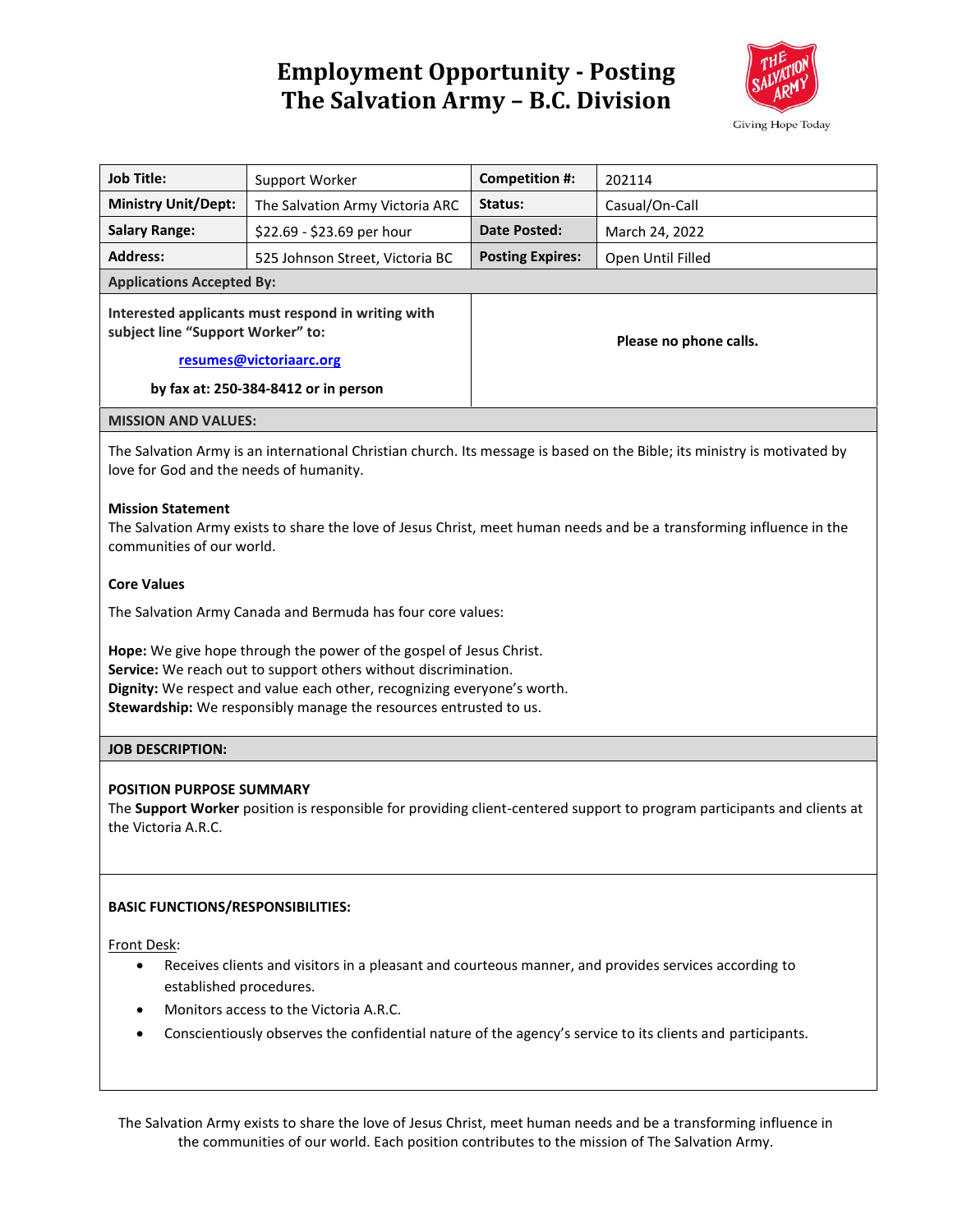## **Employment Opportunity - Posting The Salvation Army – B.C. Division**



- Operates cash register; accepts and records payments, and performs shift end deposit.
- Accepts, sorts, and distributes all incoming mail and packages.
- Operates a multiple line switchboard, takes messages, and forwards messages to respective staff and residents.
- Records pertinent information including financial activities and incidents accurately and according to policy into the shift activity log and other recording systems.
- Monitors adherence of clients to Victoria A.R.C. guidelines.
- Does registration for new clients and ensures that registration forms are accurately completed and intake procedures are followed.
- Provides clients access to their medication and follows all procedures and policies related to client medication.
- Maintains and updates resident information on database.

#### Residential Support:

- Acts as a mobile secure and supportive presence monitoring the first, second, and third floors for resident behaviour as well as basic structural and operational conditions as per policies and procedures.
- Provides accurate information and client-centered support to meet the needs of the clients and visitors in accordance to Victoria A.R.C. policies and procedures.
- Ensures that clients and visitors are respecting and adhering to Victoria A.R.C. policies and procedures.
- Conducts and monitors the building's surveillance; health, safety and security of the site.
- Conducts regular rounds of the Victoria A.R.C. and conducts bed checks.
- Reports observed maintenance needs in accordance with agency procedures.
- Ensures the public areas are clean and organized according to Victoria A.R.C. standards.
- Performs light janitorial duties when required .

Other:

- Must attend all staff meetings and training seminars related to agency services if requested.
- May be assigned other related duties according to agency needs at the discretion of the ARC Program Manager.

#### **QUALIFICATIONS AND EDUCATION REQUIREMENTS:**

#### **Education/Certifications:**

- Completion of High School plus post-secondary diploma or certificate (Degree or Diploma in Social Work, Psychology, Counselling, or related field is preferred).
- Must possess a valid First Aid/CPR Certificate.

#### **Experience:**

Six months related experience.

#### **Required Skills/Knowledge:**

- Excellent typing and computer skills.
- Excellent numeric and analytical skills.
- Superior customer service and problem-solving skills.
- Excellent ability to work well in a fast-paced and high-stress environment.
- Must possess a class 5 driver's license.

The Salvation Army exists to share the love of Jesus Christ, meet human needs and be a transforming influence in the communities of our world. Each position contributes to the mission of The Salvation Army.